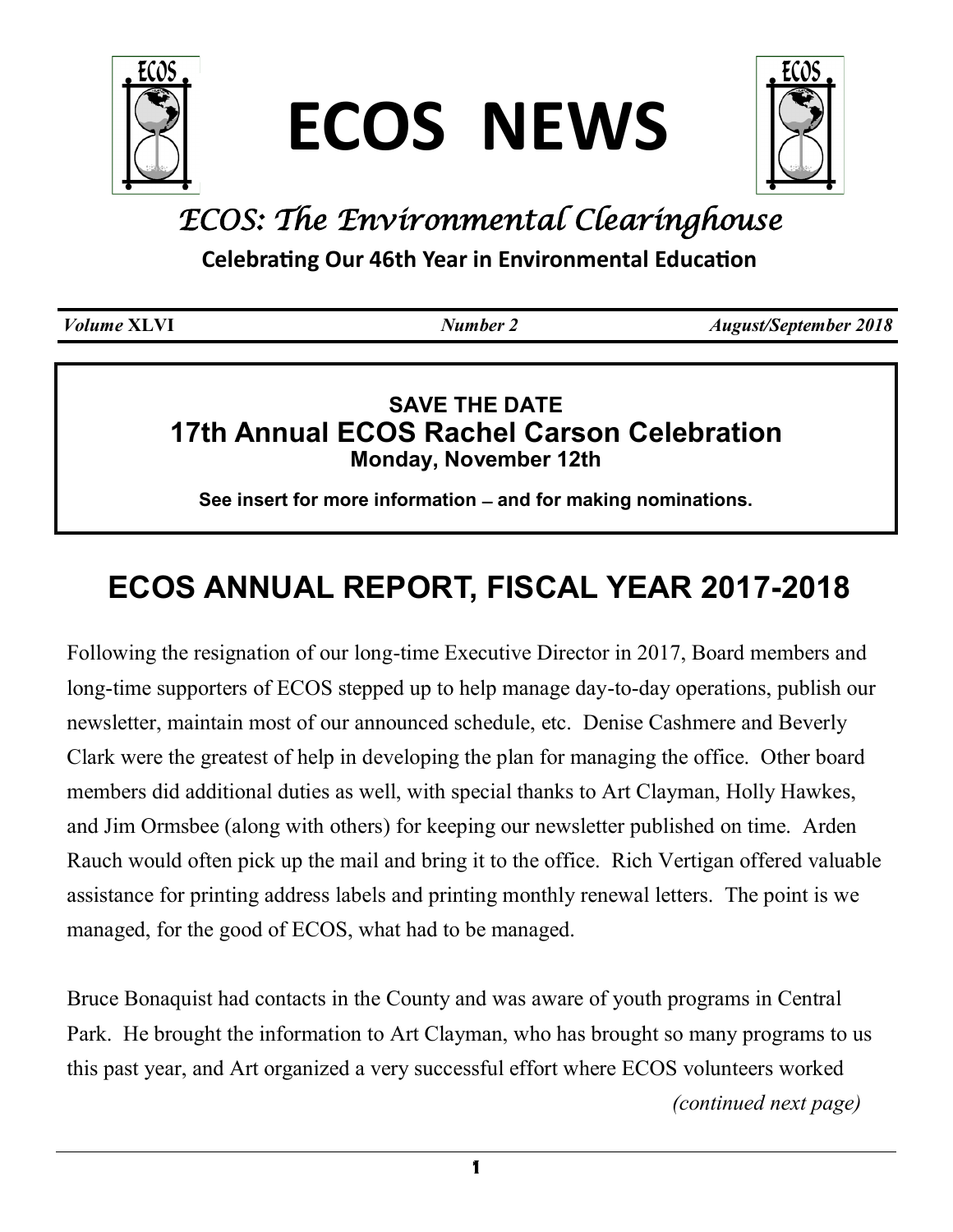**ECOS NEWS**

*Published six times annually by* **ECOS: The Environmental Clearinghouse, Inc. P.O. Box 9118, Niskayuna, NY 12309 Office Phone: 518-370-4125 E-mail: info@ecosny.org Web: www.ecosny.org** 

> **Editor: Steve Jones Webmaster: Cliff Rhode**

**Office Hours: by appointment.**

### **BOARD OF DIRECTORS**

**President Will Seyse Vice President for Programs Art Clayman**

**Vice President for Outreach Arden Rauch**

> **Secretary Holly Hawkes**

**Treasurer Denise Cashmere**

 **Bruce Bonacquist Jim Ormsbee Jen Insull Melinda Perrin Steve Jones Darwin Roosa Aaron Mair Peter Tobiessen**

 **Alex Lykins William Shapiro**

*ECOS: The Environmental Clearinghouse is a non-political, not-for-profit organization. Our mission is to provide environmental information and educational opportunities that enhance appreciation of the natural world, build a community that is aware and knowledgeable about environmental issues, and advocate informed action to preserve our natural resources. ECOS is funded through the support of our members and the community.*

<u>MARAMARANARANARANARANARANARANARAN</u>

# (ANNUAL REPORT)

several mornings with local youth. While covering topics that included fishing, kayaking, hiking, recycling, and more, we were paid \$2,000. Thanks to all who helped on this last year.

ECOS co-sponsored a "Day on the River" in the fall that was a big success. While this was not as large-scale as the Mohawk River programs ECOS did twenty years ago, it was significant for us to be back to work on the river that is so close to most of us every day.

This past winter ECOS benefitted from the work of three Union College interns who started an effort to revitalize our Natural Area Guides with on line data. If this proves workable and as useful as we expect, the efforts should be expanded for all of our local Natural Area Guides.

Tricia Shaw and Sheila Daniels scheduled our walks last fall, and Roy and Sue Keats stepped in to organize our ski/snowshoe trips this winter. Steve Jones set the schedule for our recent spring wild flower walks. Thanks to all.

Thanks go, too, to the nominating committee of Art Clayman, Darwin Roosa, Arden Rauch, Denise Cashmere, and Andy Morris. For several recent years it has been difficult finding interested, qualified members, who also have the time, to become Board members. We continue to need members with business strengths to help manage our affairs.

ECOS is a child of the first "Earth Day" as much as anything, and has witnessed many victories for the environment in the last forty-plus years. Now we have concerns that federal regulations will be changed that will result in increased pollution of waterways and our atmosphere. We must remember that the need for environmental education is as important as ever, that the need for accurate information (a clearinghouse, if you will) is as important as ever, and that our work is as important as ever.

I welcome your continued support and ask that you introduce ECOS to a friend or neighbor.

Will Seyse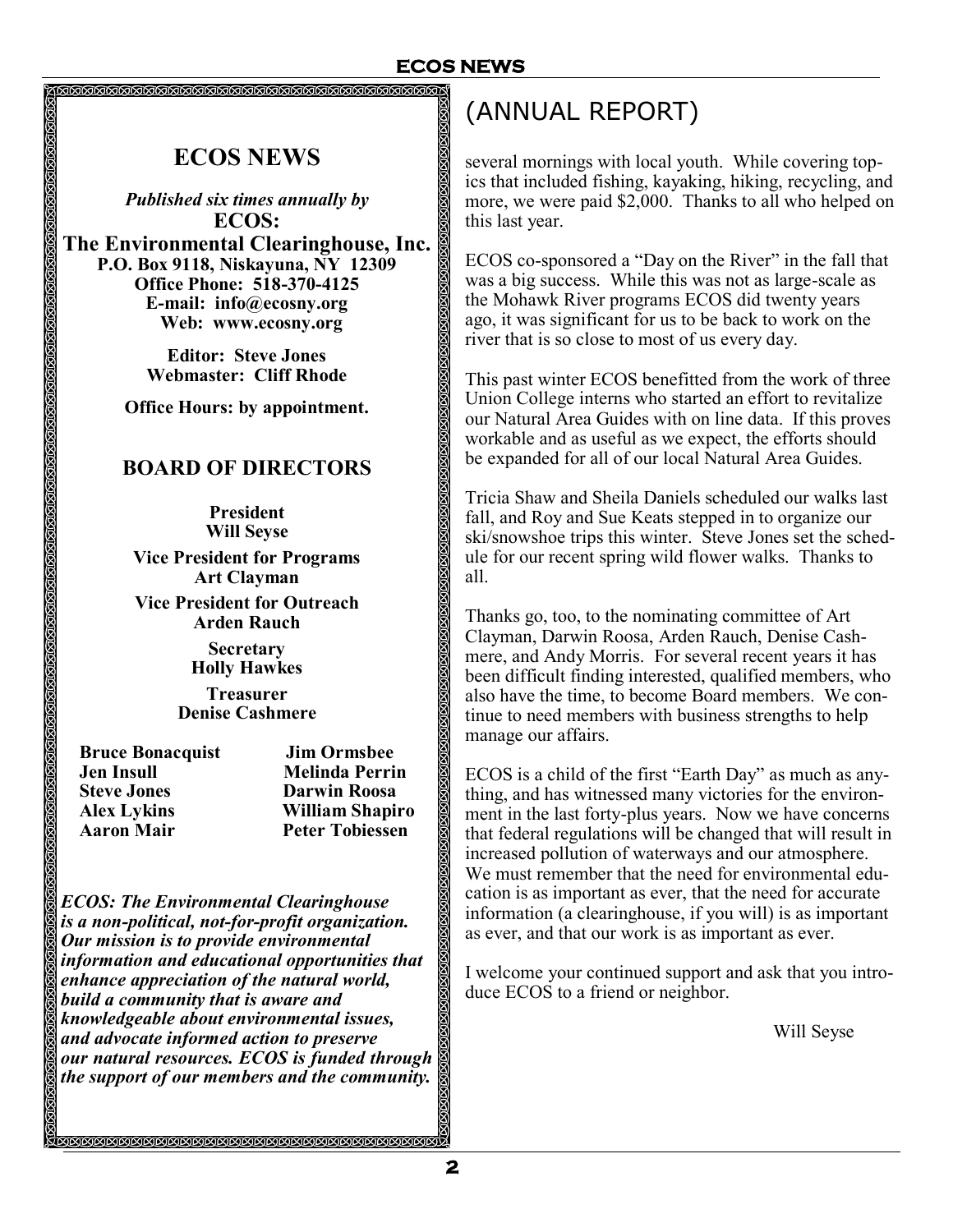### **ECOS RECYCLING COMMITTEE UPDATE**

*Roberta A. Farrell*

Our collaboration continues with Schenectady County Cornell Cooperative Extension (SCCCE), Woodlawn Connection, and other institutions in the city and region. New collaborations are being explored to meet changes in recycling markets, e.g., useful creative up-cycling and reporting harmful invasives as citizen scientists. Members lead and participate in community, youth, and spirit-based projects. Information and links are shared. We make connections when we travel!

We anticipate November's Business Seminar(s) led by Angelina Peone, SCCCE's Recycling and Composting Educator. (See page 6.) Customers request and receive advice on recycling, composting, and avoidance of food waste and single-use plastics. New ECOS volunteers are very welcome!

# **MAKE WAY FOR THE MONARCHS**

Blatnick Park in Niskayuna, a lot on Fehr Avenue (near Schenectady's Central Park), the Natural Burial Ground in Vale Cemetery, and borders of miSci have been planted with over 300 plants through June and July. Volunteers planted swamp and butterfly milkweeds with companion native pollinating plants, such as wild catmint, native New York ironweed, New England asters, and Mexican sunflowers, in order to induce monarch butterflies to come to our area. The project was spearheaded by a grant of 164 milkweed plants, awarded to Cornell Cooperative Extension, Schenectady County, at the initiation of a 4-H teen volunteer, Cyrus Irani, who was inspired by the success of a butterfly garden that had been planted on a traffic island in his neighborhood. The grant came from Monarch Watch, a nonprofit educational outreach program based at the University of Kansas. Over the rest of the summer, volunteers need to water and weed the areas, take a census of existing habitats, and explore future monarch friendly habitats in the area. For more information, contact [monarchniv](mailto:monarchniven@gmail.com)[en@gmail.com.](mailto:monarchniven@gmail.com)

## **PURCHASING TO PROMOTE RECYCLING**

*Patrick Golden, ECOS Recycling Committee*

For recycling to be successful, three important components must work in harmony: manufacturing, purchasing, and collection. Historically, residents have mostly focused their recycling efforts on collection or drop-off options. While this is indeed important, residents should increase their focus on the other components, especially the purchase of recycled-content products and packaging to help "close the recycling loop."

There are products with recycled content in nearly all categories, including fabrics, paper, clothing, trash bags ̶ and the packaging that makes up so much of waste. While there are no official requirements for its identification, a manufacturer will likely display symbols and/or recycledcontent percentages to appeal to purchasers. There are also environmental certification services like Green Seal that assess recycled content of products/packaging.

While recycled content is sometimes given as a percentage of the weight of the product or package, it might also indicate any combination of two types of recyclable materials: post-consumer and pre-consumer. Pre-consumer describes scraps left over from manufacturing that are collected and reused/recycled. Post-consumer content is considered "greener" since it creates markets for recyclable materials that consumers have used, greatly reducing need and use of virgin resources.

When purchasing please remember this: the more recyclables used, the better!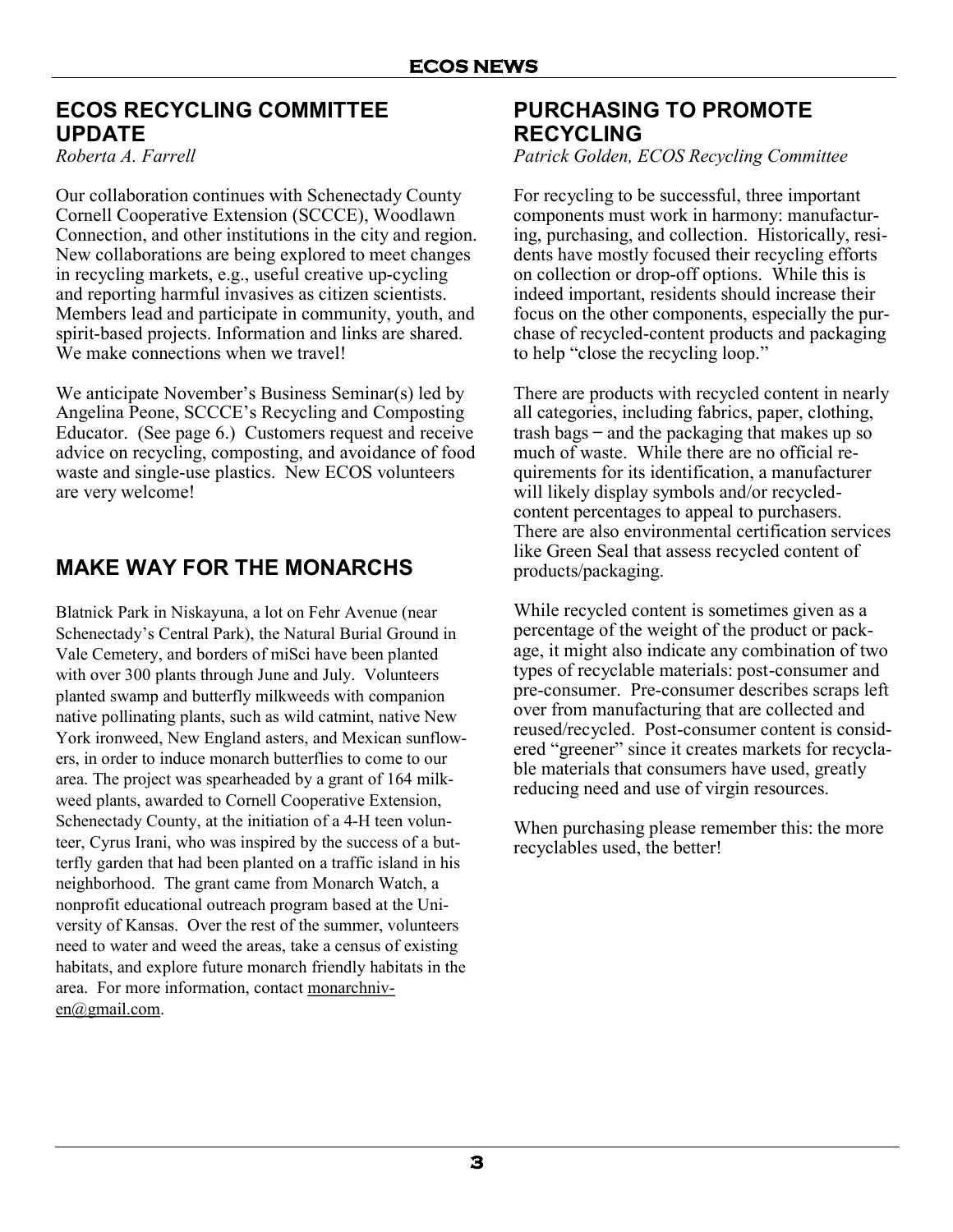# **ECOS WALKS & RIDES**

## **MONDAY MORNING NATURE WALKS**

A new series for late summer/early autumn, piloted at Vischer Ferry Preserve in July. Walks will be approximately 2-4 miles long, at an exercise pace of 2 mph, followed by Q and A on plants. Wear sturdy shoes and protective clothing, bring plenty of water and a snack, and use bug spray for ticks. If anyone has knowledge or a particular interest in one of these areas and would like to lead the hikes, please feel free to step up as leader! Call to preregister: Nancy Parry (518-362-6145) or Roberta Farrell (518- 728-8493).

**Aug. 6 – Landis Arboretum ̶ 9 a.m.** 174 Lape Road, Esperance

**Aug. 13 – Garnsey Park – 8 a.m.** 1481 NYS-146, Rexford

**Sept. 10 – Garnsey Park – 8 a.m.** 1481 NYS-146, Rexford

**Sept. 17 – Reist Sanctuary, Yellow Trail Loop ̶ 9 a.m.** From Oakmont St. entrance, Niskayuna. Carpooling from the Eddy.

**Sept. 24 – Reist Sanctuary, trail TBA ̶ 9 a.m.** Carpooling from the Eddy.

# **PRESERVE CHALLENGE WALKS**

**(Choose your own dates!)**

ECOS is encouraging both members and non-members to do the following hikes on their own – with or without ECOS guidebooks. Once a hike is completed, participants can receive a patch from ECOS. Contact 518-370- 4125 or [Info@ecosny.org](mailto:Info@ecosny.org) for more information.

| Bozenkill                              | <b>Christman</b>        |
|----------------------------------------|-------------------------|
| <b>Hetcheltown</b>                     | Lisha Kill              |
| Plotterkill                            | <b>Sanders Preserve</b> |
| <b>Schenectady Co. Forest Preserve</b> |                         |

## **FALL TUESDAY WALKS**

Meeting time at the trailhead is 9:30 a.m., carpool at 8:30 a.m. Directions below are from the carpool meeting place. Deer ticks and poison ivy may be problems.

**Sept. 4 – Albany Pine Bush, Blueberry Hill.** A beautiful time for the Pine Bush. In addition to indigenous shrubs and trees, there are many flowers, including evening primroses, horse mint, star thistles, asters, goldenrods, and more. Treasure hunt for 10 flowering plant families. Directions: Carpool at Crosstown Plaza in front of Ocean State Odd Lot. Turn left onto Route 7 northbound, right ramp onto Route 5 eastbound; at Route 155 (New Karner Road), turn left and drive roughly 3 miles to the Pine Bush Visitor Center, on the left.

**Sept. 11 – Gray's Landing, Ballston Spa.** Cared for by Friends of the Kayadersseras, this is a one-mile level wood chip loop trail that passes by water, woods, and meadow, with a variety of plants including black-eyed Susan. Led by Elizabeth Collins. Directions: Carpool at the Glenville Queen in front of the Target mall on route 50. Take route 50 to north of Ballston Spa to Northline Road, turn east and drive about half a mile; the parking lot is on your right.

**Sept. 18 – Five Rivers, Delmar.** A hike through broad fields and forests of pine and hardwood with exceptional wildlife habitat and a sense of the primeval. There are outcroppings of ancient bedrock, and we'll turn over a few rocks in the stream to search for water insects. Led by Sigrin Newell. Directions: Carpool at Crosstown Plaza in front of Ocean State Odd Lot. Five Rivers is at 56 Game Farm Road, off Route 308 between New Scotland Road and Delaware Avenue; website www.dec.ny.gov/ education/1835.html.

**Sept. 25 – Moreau Lake State Park.** A walk around the lake's back bay, with fall flowers including asters, gerardias, and possibly bottle gentians and the orchid Nodding Ladies' Tresses. Animal life also abounds. Led by Jacqueline Donnelly. Directions: Carpool at the Glenville Queen in front of the Target mall on Route 50. Take Route 50 north roughly a dozen miles and turn right onto Brookline Road; in about half a mile turn right onto Route 67, which leads to the Northway. At exit 17S follow the signs into the park. NYS residents 62 or older can receive free vehicle entry.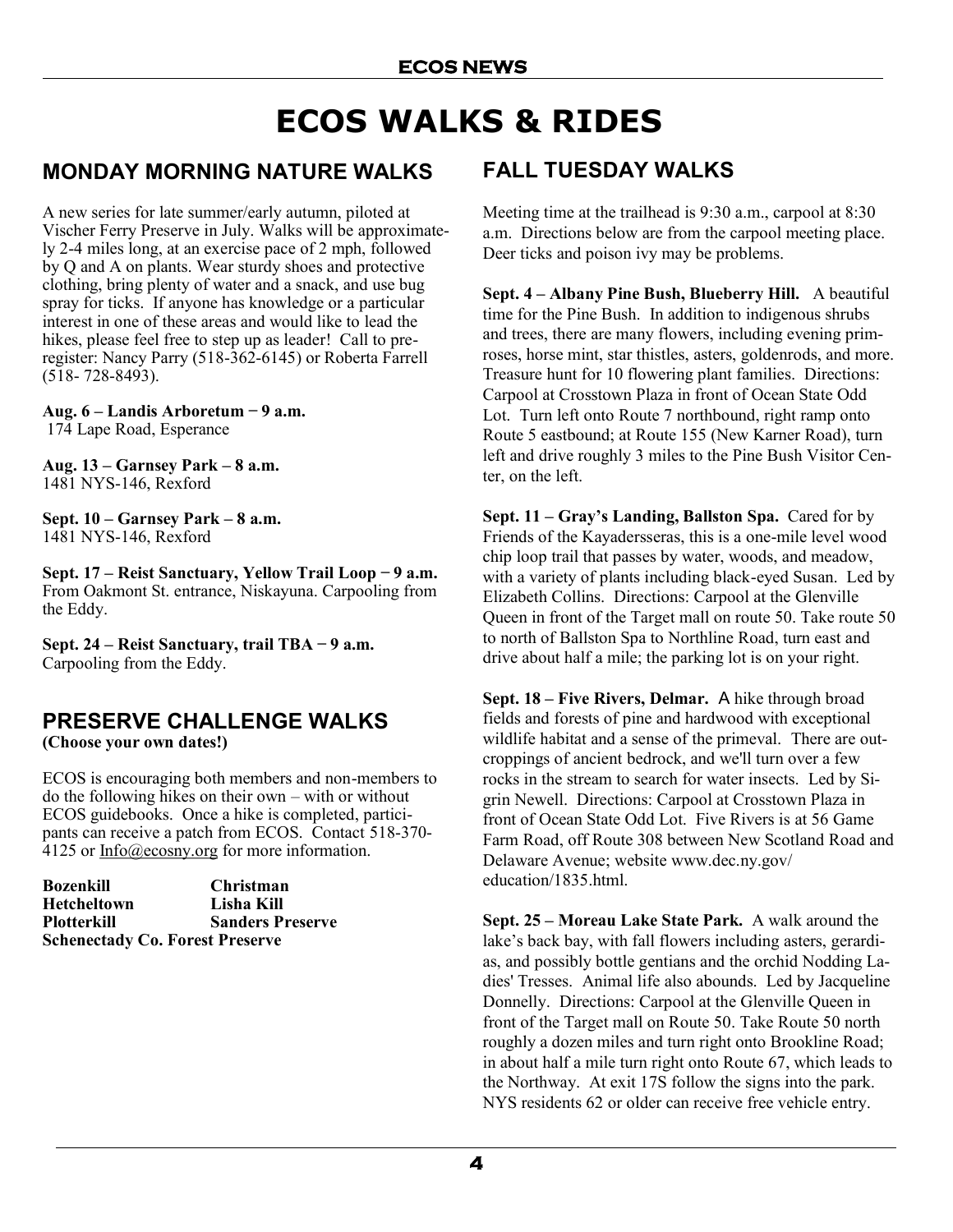# **MORE ECOS HIKES**

#### **Aug. 18, Saturday, 10 a.m. ̶ Christman Sanctuary** (Rain date Aug 19)

This preserve is owned and maintained by the Nature Conservancy. A highlight is the Bozenkill, with its 30-foot waterfall and numerous lesser cascades. Alternative layers of shale and limestone are found in the large pool at the foot of the waterfall. Meet in the preserve parking lot at 3281 Schoharie Turnpike, Delanson. The walk leader will be Art Clayman. [https://www.google.com/search?](https://www.google.com/search?q=christman%20preserve) [q=christman%20preserve](https://www.google.com/search?q=christman%20preserve)

#### **Oct. 1, Monday, 10 a.m. ̶ Bozenkill Preserve (Rain date Oct 2)**

This is a newly created, 214-acre preserve, made possible by a partnership between the Open Space Institute, the Nature Conservancy, and the Mohawk Hudson Land Conservancy. Meet in the preserve parking lot on Westfall Road, off Bozenkill Road, Altamont. Walk leader will be Darwin Roosa.

Bring hiking boots or sturdy shoes, sunscreen and insect repellent. The events are free, but please pre-register by calling or emailing ECOS at 518-370-4125 or [in](mailto:info@ecosny.org)[fo@ecosny.org.](mailto:info@ecosny.org)

# **INVASIVE SPECIES COMMITTEE**

The Invasive Species Committee of the Schenectady County Environmental Advisory Council (SCEAC) raises awareness and carries out management activities regarding invasive species. The 12-person committee was established in 2016, initially to focus on the emerald ash borer (EAB) and the hemlock woolly adelgid (HWA).

In 2016, the Committee discovered HWA in the Plotter Kill Preserve and coordinated with the state Department of Environmental Conservation (DEC) to treat 250 trees in a 10-acre area. Earlier this summer, it assisted the Nature Conservancy in an HWA survey in the Lisha Kill Preserve. The committee has also held workshops, tabled exhibits, and developed outreach materials. Members are currently working on educational boot brush stations to be placed at each county preserve trailhead. The committee has also obtained a \$100,000 grant from DEC to conduct tree surveys this summer in Schenectady, Glenville, and Rotterdam. The results will help municipalities develop plans and obtain funding for urban tree plantings.

For more information on the committee or how to report an invasive species, please contact Mary Werner at 518-370- 3099 or mhwerner@nycap.rr.com.

### **ECOS PADDLE EVENT**

#### Aug. 11, Saturday, 10 a.m. – Schoharie Crossing, Fort **Hunter**

(Rain date Aug. 12)

Paddle on the picturesque Mohawk River and Schoharie Creek. See the remains of the old Erie Canal and learn about the history and environment of the place. Meet in the parking lot at the boat launch; coming from the east, it's the first right turn after the double bridges where Route 5S crosses Schoharie Creek. David Brooks, education director at the Crossing, will lead. Bring life vest, sunscreen, and insect repellent. The event is free, but please pre-register by calling or emailing ECOS at 518- 370-4125 or info@ecosny.org.

## **COMPOSTING: THE NEW RECYCLING**

*Arden R. Rauch*

China's decision to reduce drastically the importation of Single Stream recyclables has resulted either in the closure of companies or, as in the case of County Waste, the recently announced price increase. Materials that are not marketable by recyclers go to landfills instead, at considerable monetary and environmental costs. Consequently, composting is not only environmentally sound, as it always has been, but now increasingly cost effective.

Various commercial plans, which range from single event or regularly scheduled pick-ups, are available for homes, restaurants, companies, houses of worship, and other organizations.

Acceptable kitchen generated wastes include:

Vegetable skins and scraps from cooked vegetables Fruit peels and seeds Starches like cooked rice, bread, pastas, grains Eggshells Nutshells Coffee grounds, coffee filters, teabags Food soiled paper, shredded cardboard, shredded paper bags Kitchen paper towels, paper napkins Paper egg cartons Shredded newspaper

For further information contact [Angelina Peone,](http://cceschenectady.org/staff/angelina-peone-1) the recycling and composting educator at Cornell Cooperative Extension: [ap2267@cornell.edu o](mailto:ap2267@cornell.edu)r 518-372-[1622;](file:///C:/Users/elfun%20pc/Desktop/LEXAR/518-372-1622) http:// [cceschenectady.org/recycling/composting.](http://cceschenectady.org/recycling/composting)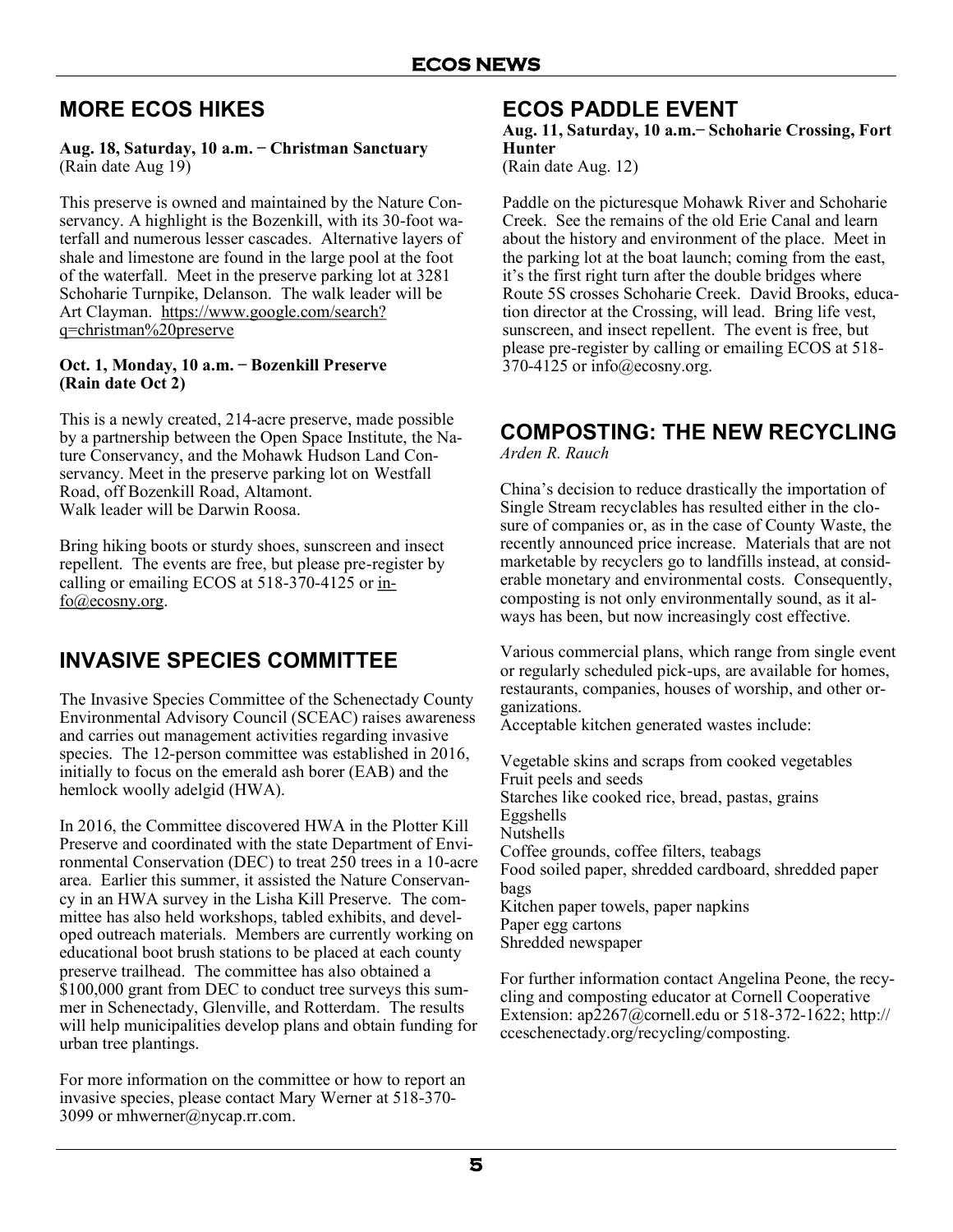# **ENVIRONMENTAL COLLEAGUES**

# **CCE CELEBRATES 100 YEARS**

Since 1918 Cornell Cooperative Extension (CCE) has responded to the needs of local residents with unbiased, research-based information and education. Staff and volunteers deliver educational programs on many topics like gardening, composting, recycling, youth STEM education, and more.

**4H** is the country's largest youth-serving organization. 4-H members learn leadership, citizenship, and life skills. Experiential learning is the key to providing positive experiences to "learn by doing." 4-H clubs can be incorporated into ongoing after-school programs. To volunteer or learn more, contact Sandra Butts (Schenectady) at  $scb22$  (*a*) cornell.edu, or Eileen DePaula (Albany) at [emd32@cornell.edu,](mailto:emd32@cornell.edu) 518-765- 3543.

**Roots & Wisdom** offers a vegetable-buying opportunity, Harvest Share, which brings together local consumers and youth agriculture education, where participants receive fresh produce each week and extra produce is sold. Contact Hassler Jacinto-Whitcher at  $h1/28@cornel.$ edu to learn more or to sign up for Harvest Share.

**Master Gardeners** are a national corps of trained volunteers who share gardening information through the local CCE office. They also provide soil testing, pest and plant disease ID, and horticultural classes. Their local hotlines (Schenectady Co. 518-372-1622 ext. 107, and Albany Co. 518-765-3514) answer questions on gardening, invasive insects, common plant diseases, and horticultural management. The **Master Gardener Volunteer Training** program is being offered this September through December; contact Angela Mary Tompkins (Schenectady) at [amj22@cornell.edu](mailto:amj22@cornell.edu) or 518-372-[1622,](mailto:518-372-1622) and Carole Henry (Albany) at [ch878@cornell.edu](mailto:ch878@cornell.edu) or 518-765-3516.

**Schenectady County Recycles** engages in community engagement outreach education about the importance of recycling. Call 518-372-1622 ext 264 with your questions about recycling or safe disposal of household chemicals.

**Albany County Lead Education** provides education and training on lead poisoning prevention. CCE Albany County is accredited by the EPA to provide certification to participants successfully completing the Lead Renovation, Repair, & Painting Initial course and the Lead Renovation, Repair, & Painting Refresher course. Classes are offered three to four times a month in Albany, Rensselaer, and Schenectady counties. There is no charge but pre-registration is required. Contact Alex Kleinberger at [ark249@cornell.edu](mailto:ark249@cornell.edu) or 518-765-3529.

## **MABEE FARM EVENTS**

#### **ROWING THE RIVER**

**Aug. 4, Saturday ̶ 10 a.m. Sept. 22, Saturday ̶ 10 a.m. Oct. 6, Saturday ̶ 10 a.m.**

Reproduction boats set out for 2-hour rowing sessions, with experts in period clothing guiding the way. Preregistration is required. Fee: \$15 kids, \$20 adults. Check online for rain dates.

#### **KAYAKING THROUGH HISTORY**

**Aug. 11, Saturday ̶ 10 a.m, 12 noon, and 2 p.m. Aug. 15, Wednesday ̶ 6 p.m.**

Audrey Egleston of Amsterdam's Down by the River Tours guides the kayaks through Schenectady's history on the Mohawk River. Fee: \$20 for rentals, or \$10 to BYOB (bring your own boat).

#### **ART & CRAFTS FESTIVAL**

**Aug. 25, Saturday ̶ 10 a.m. - 3 p.m.**

Sixty artists and crafters fill the Mabee Farm with eclectic handcrafted items. Entrance fee: \$5/person.

For more information contact Mary Zawacki at 518-374- 0263 ext. 4, or [director@schenectadyhistorical.org.](mailto:director@schenectadyhistorical.org)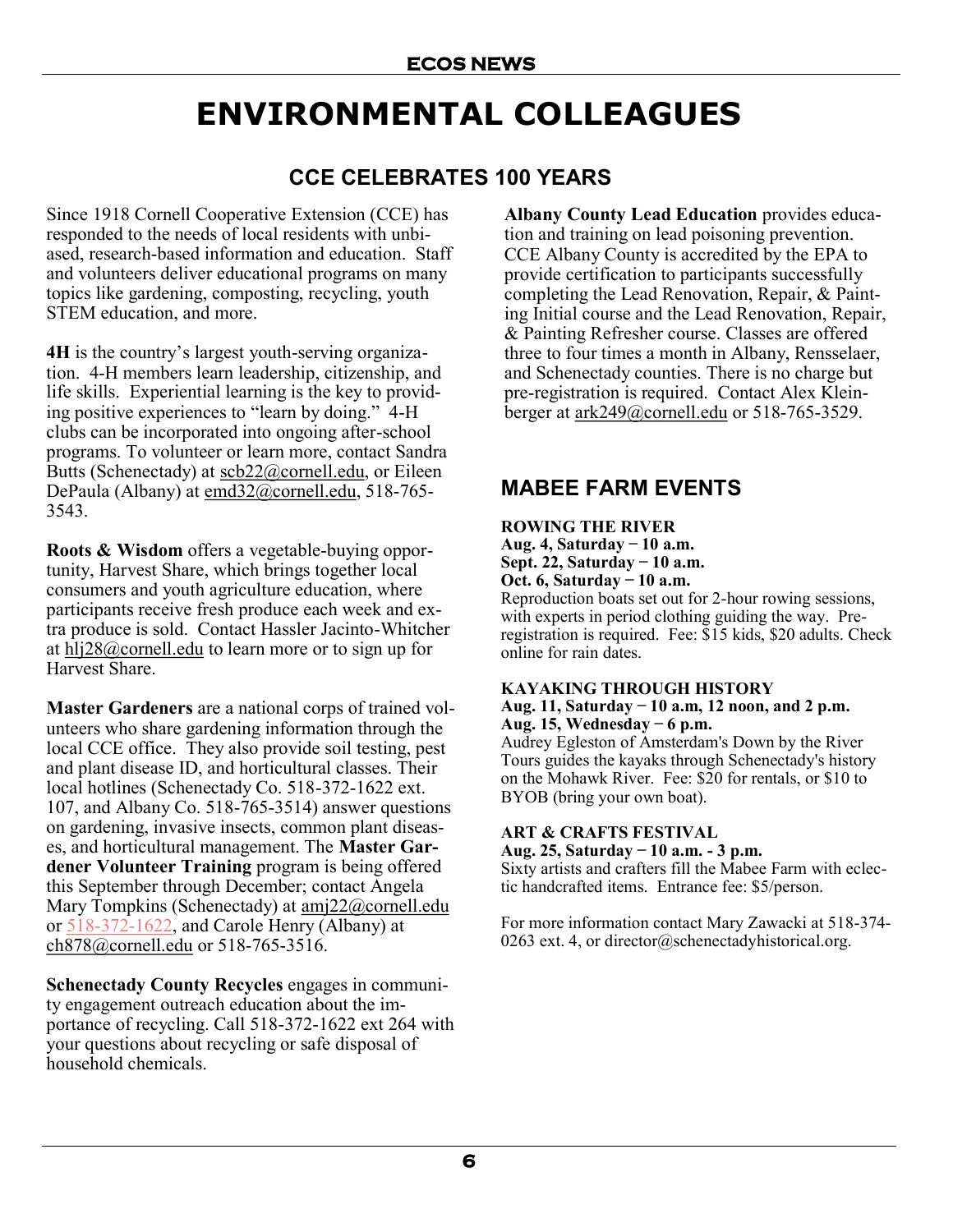## **THACHER STATE PARK EVENTS**

For the Aug. 17 and 25 events, call 518-872-1237 to register; for the rest call 518-872-0800. For the Aug. 5, 17, and 18 events, there is a park entrance fee is \$6 per vehicle; for the rest parking is free. Descriptions can be found at parks.ny.gov/events.

**Aug. 4, Saturday, 2 p.m. ̶ "Home is Where the Hive is"** ̶ Thacher Nature Center **Aug. 5, Sunday, 10 a.m. ̶ Dog Days of Summer ̶**  Thacher Park **Aug. 11, Saturday, 2 p.m. ̶ Milkweed and Monarch Conservation** ̶ Thacher Nature Center **Aug. 17, Friday, 2 p.m. ̶ Fossil Find Friday ̶** Thacher Park **Aug. 17, Friday, 8 p.m. ̶ "The Night Shift: Moths After Dark"** ̶ Thacher Nature Center **Aug. 18, Saturday, 6 p.m. ̶ Campfire Storytelling** ̶ Thacher Nature Center **Aug. 25, Saturday, 10 a.m. ̶ Go Batty! ̶** Thacher Park Visitor Center **Sept. 1, Saturday, 10 a.m. ̶ Wildlife Presentation** ̶ Thacher Nature Center **Sept. 8, Saturday ,10 a.m. - 2 p.m. ̶ Hawk Migration Watch** ̶ Thacher Park Overlook

### **EMPIRE STATE CAPITAL VOLKSPORTERS**

ESCV is the local club for the American Volksporting Association, America's Walking Club. In August and September they are holding the following guided walks.

**Aug. 1, Wednesday, 9 a.m. and 6 p.m. ̶ Saratoga's East Side.** Starting at the United Methodist Church, 175 Fifth Ave.

**Aug. 8, Wednesday, 9 a.m. – Round Lake.** Starting at Haven Ave and Saratoga Ave.

**Sept. 22, Saturday, registration 10 a.m. - 12 noon – Altamont.** This is a self-guided 5 or 10 kilometer walk through town, starting at the Altamont Public Library, 179 Main Street.

The walking pace is relaxed, and distances vary with the walk. Registration is  $\frac{1}{2}$  hour before the start, fee \$2.00. See [www.walkescv.org.](http://www.walkescv.org)

### **MHLC EVENTS**

As many of you know, the Mohawk Hudson Land Conservancy (MHLC) is the land trust for the Capital Region. It was founded in 1992 to protect the natural, scenic, agricultural and cultural landscapes of the Mohawk and Hudson River valleys. In addition to conservation work, MHLC offers the following events of interest to ECOS members, open free to the public.

#### **Mushrooms of the Northeast**

**Aug. 4, Saturday ̶ 1 - 4 p.m.**

Fox Preserve, Colonie

Dave Muska of Ondatra Adventures leads a trek through the newly opened Fox Preserve in Colonie. Participants learn about the different types of mushrooms that grow in both open fields and forests, along with the ecology and usage, and how to identify edible mushrooms as well as their poisonous look-a-likes.

#### **Outdoor Yoga**

#### **Aug. 20, Monday ̶ 5:30 p.m.**

Strawberry Fields Nature Preserve, Amsterdam Enjoy summer sun salutations in the beautiful open air of Strawberry Fields Nature Preserve, led by Michelle Pollard of Studio 4, a hot yoga and pilates studio in Schenectady.

#### **Discovering the World of Ants Sept. 8, Saturday ̶ 1 - 3 p.m.**

Princetown

Led by Grace Barber of the Albany Pine Bush Preserve Commission, this is a guided hike through a private property protected by a conservation easement with MHLC.

For more information contact Daron Blake at 518-436- 6346 or [daron@mohawkhudson.org;](mailto:daron@mohawkhudson.org) website [www.mohawkhudson.org.](http://www.mohawkhudson.org/)